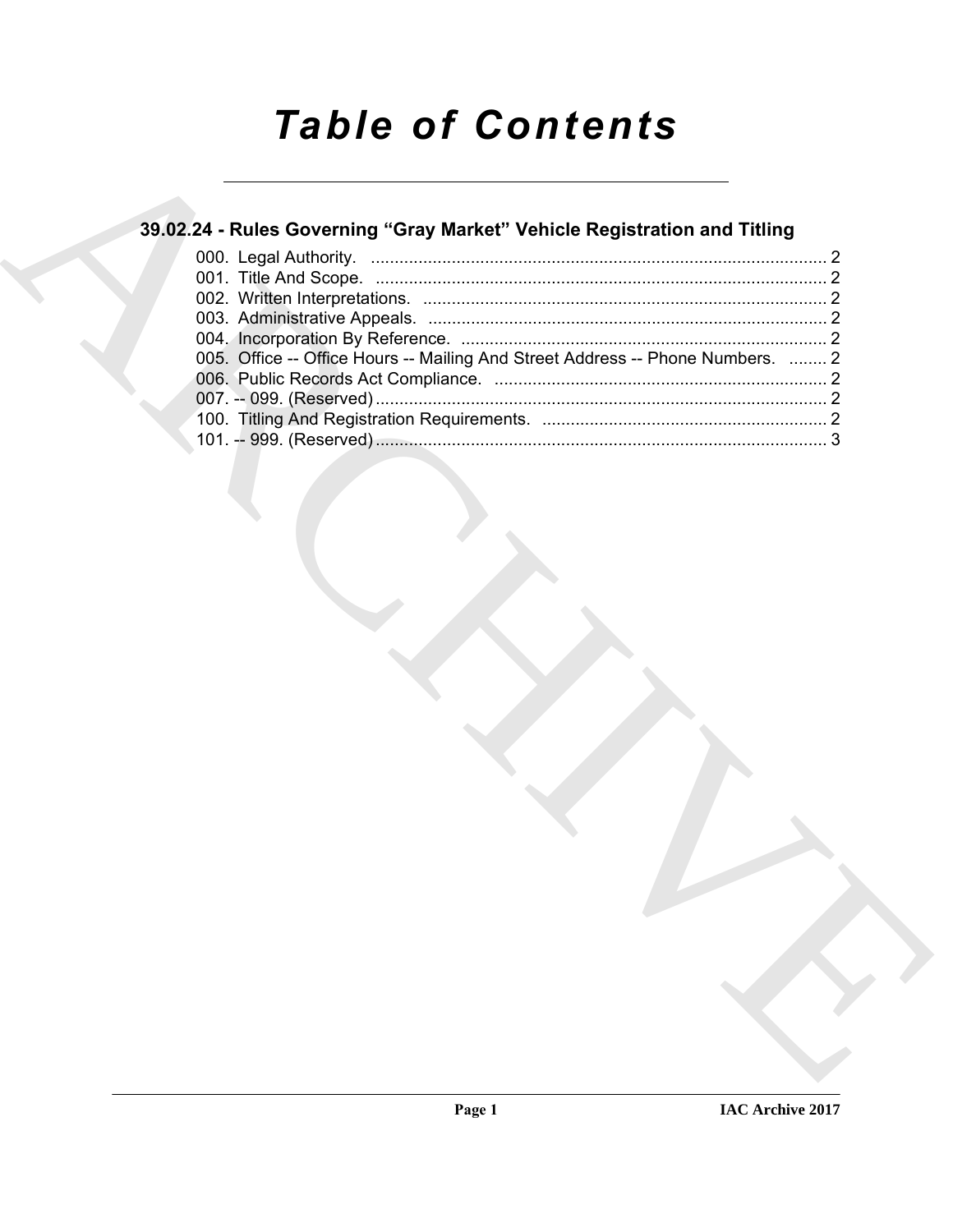### **IDAPA 39 TITLE 02 CHAPTER 24**

# <span id="page-1-0"></span>**39.02.24 - RULES GOVERNING "GRAY MARKET" VEHICLE REGISTRATION AND TITLING**

# <span id="page-1-1"></span>**000. LEGAL AUTHORITY.**

This rule is adopted under the authority of Section 49-507, Idaho Code. (12-26-90)

# <span id="page-1-2"></span>**001. TITLE AND SCOPE.**

**01.** Title. These rules shall be cited as IDAPA 39.02.24 "Rules Governing 'Gray Market' Vehicle tion and Titling." (3-30-07) Registration and Titling."

**CHAPTER 24**<br>
33.02.24 - RULES GOVERNING "GRAY MARKET" VEHICLE REGISTRATION AND TITLING<br>
100. LECAL AUTHORITY, which of Section 49.507, Idaso Code.<br>
11.2 26.93)<br>
100. LETHE AND SCOPE.<br>
100. LETHE AND SCOPE.<br>
100. LETHE AN **02.** Scope. This rule governs the processing and issuance of registration and titling of imported motor vehicles manufactured for sale in a country other than the United States, commonly referred to as "gray market" vehicles. This rule identifies the ownership, safety, and environmental protection requirements which must be met<br>before Idaho registration and titling. (3-30-07) before Idaho registration and titling.

# <span id="page-1-3"></span>**002. WRITTEN INTERPRETATIONS.**

This agency does not rely on written interpretations for these rules. (3-30-07)

### <span id="page-1-4"></span>**003. ADMINISTRATIVE APPEALS.**

All contested cases shall be governed by the provisions of IDAPA 04.11.01. "Idaho Rules of Administrative Procedure of the Attorney General." (3-30-07) Procedure of the Attorney General."

### <span id="page-1-5"></span>**004. INCORPORATION BY REFERENCE.**

There are no documents incorporated by reference in this chapter. (3-30-07)

# <span id="page-1-6"></span>**005. OFFICE -- OFFICE HOURS -- MAILING AND STREET ADDRESS -- PHONE NUMBERS.**

**01. Street and Mailing Address**. The Idaho Transportation Department maintains a central office in 3311 W. State Street with a mailing address of P O Box 7129, Boise ID 83707-1129. (3-30-07) Boise at 3311 W. State Street with a mailing address of P O Box 7129, Boise ID 83707-1129.

**02. Office Hours**. Daily office hours are 8:00 a.m. to 5:00 p.m. except Saturday, Sunday and state holidays. (3-30-07) holidays. (3-30-07)

**03. Telephone and FAX Numbers**. The central office may be contacted during office hours by phone 34-8663 or by fax at 208-334-8658. at 208-334-8663 or by fax at 208-334-8658.

# <span id="page-1-7"></span>**006. PUBLIC RECORDS ACT COMPLIANCE.**

All records associated with this chapter are subject to and in compliance with the Idaho Public Records Act, as set forth in Title 74, Chapter 1, Idaho Code. (3-30-07) forth in Title 74, Chapter 1, Idaho Code.

# <span id="page-1-8"></span>**007. -- 099. (RESERVED)**

# <span id="page-1-10"></span><span id="page-1-9"></span>**100. TITLING AND REGISTRATION REQUIREMENTS.**

**01.** Required Documents. When the owner of a gray market vehicle applies for title and registration, wing documents must be presented. the following documents must be presented.

<span id="page-1-11"></span>**a.** Statement indemnifying the Department. (12-26-90)

**b.** Statement of Facts from a motor vehicle investigator, unless waived by the department based on sented by the owner. (3-30-07) facts presented by the owner.

**c.** All documents relating to ownership including but not limited to; manufacturer's certificate of origin, manufacturer's statement of origin, foreign title, or registration (if the vehicle is not from a titling country),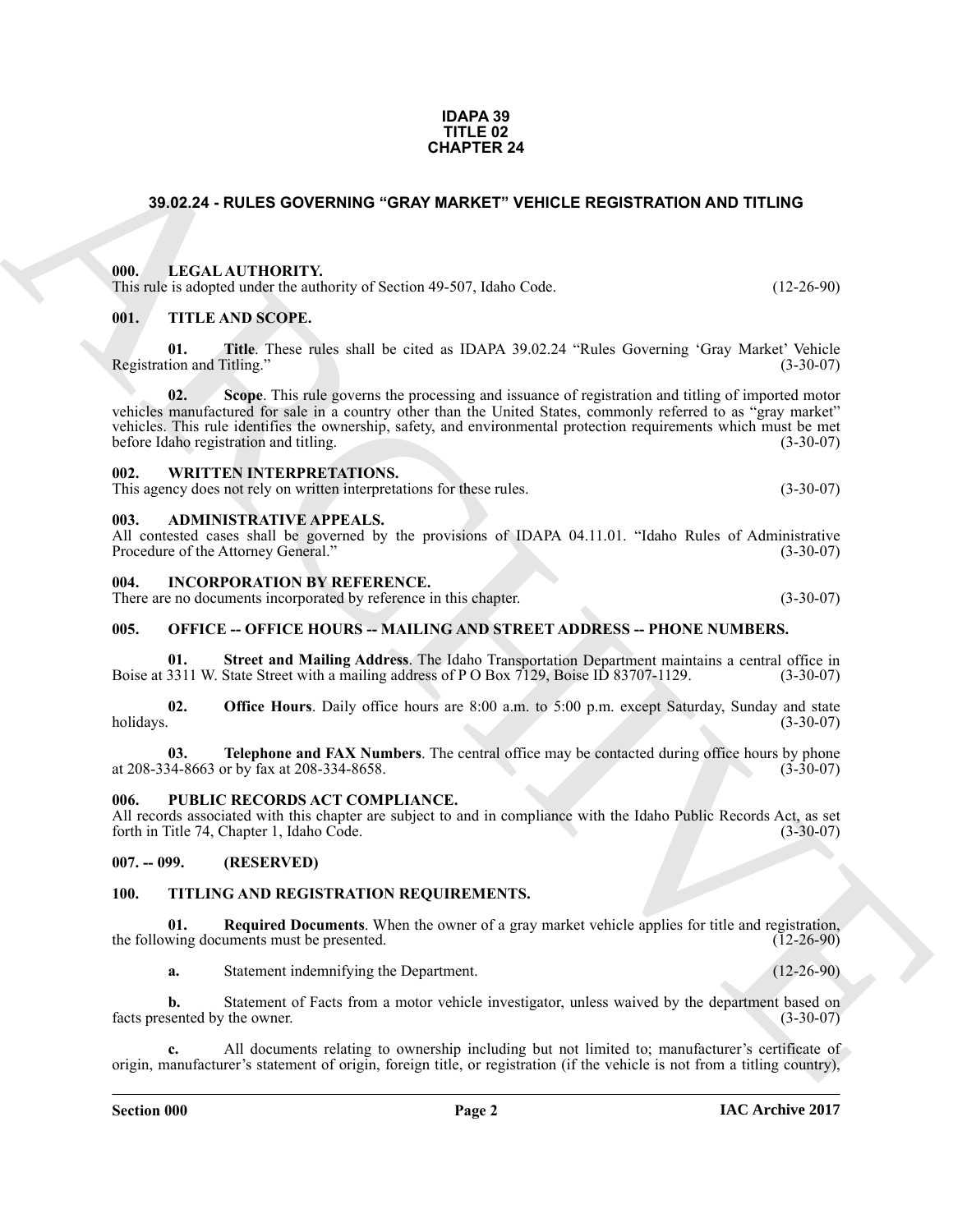# *IDAHO ADMINISTRATIVE CODE IDAPA 39.02.24*

# *Department of Transportation "Gray Market" Vehicle Registration & Titling*

and bills of sale. A complete chain of ownership must be presented from the manufacturer (for new vehicles) or from the last titled owner, or registered owner (if the vehicle is not from a titling country) to all subsequent owners of the vehicle both in the foreign market and the United States. (3-30-07) vehicle both in the foreign market and the United States.

<span id="page-2-4"></span>**d.** U.S. Department of Transportation release letter. (12-26-90)

**e.** Environmental Protection Agency (EPA) release letter or Independent Commercial Importer (ICI) release letter or EPA letter of waiver. (12-26-90) release letter or Designated Canadian Importer (DCI) release letter or EPA letter of waiver.

**Substituted Documents**. The U.S. Customs Bond Release Letter may be substituted for all ubsections 100.01.d. through 100.01.e. requirements in Subsections 100.01.d. through 100.01.e.

<span id="page-2-1"></span>**03. Designation of Year Model**. The year model for titling and registering gray market vehicles will be ed in an order of priority, based on the following criteria: (12-26-90) determined in an order of priority, based on the following criteria:

**a.** The year model used by a specific manufacturer to designate a discrete vehicle model irrespective lendar year in which the vehicle was actually produced; (12-26-90) of the calendar year in which the vehicle was actually produced;

**b.** An ownership document issued by that vehicle's country of origin; (12-26-90)

Any vehicle manufactured during a twelve (12) month period beginning September 1, and ending ear the production year of the calendar year in which August 31 occurs; or (12-26-90) August 31, shall bear the production year of the calendar year in which August 31 occurs; or

<span id="page-2-2"></span>**d.** The year model by certification of the importer of record. The certification can be verified against roduction dates, based upon substantially similar models of the same make of vehicle. (12-26-90) vehicle production dates, based upon substantially similar models of the same make of vehicle.

**Considerably the consequence of the state of the state of the state of the state of the state of the state of the state of the state of the state of the state of the state of the state of the state of the state of the st 04. Foreign Documents**. When foreign manufacturer's certificate of origin, manufacturer's statement of origin, or registration and/or titling documents are presented, a translation of the foreign documents may be required to clarify the information contained in the documents. If required, such translation will be at the owner's expense and certified by the translator as true and correct. (3-30-07)

<span id="page-2-3"></span>**05. Registration Only**. Until gray market vehicles meet Idaho registration and titling requirements, the county assessor shall issue a registration under the "Registration Only" program to allow time for the federal government to act upon the required releases or for the owner to obtain legal ownership documentation. (3-30-07)

# <span id="page-2-0"></span>**101. -- 999. (RESERVED)**